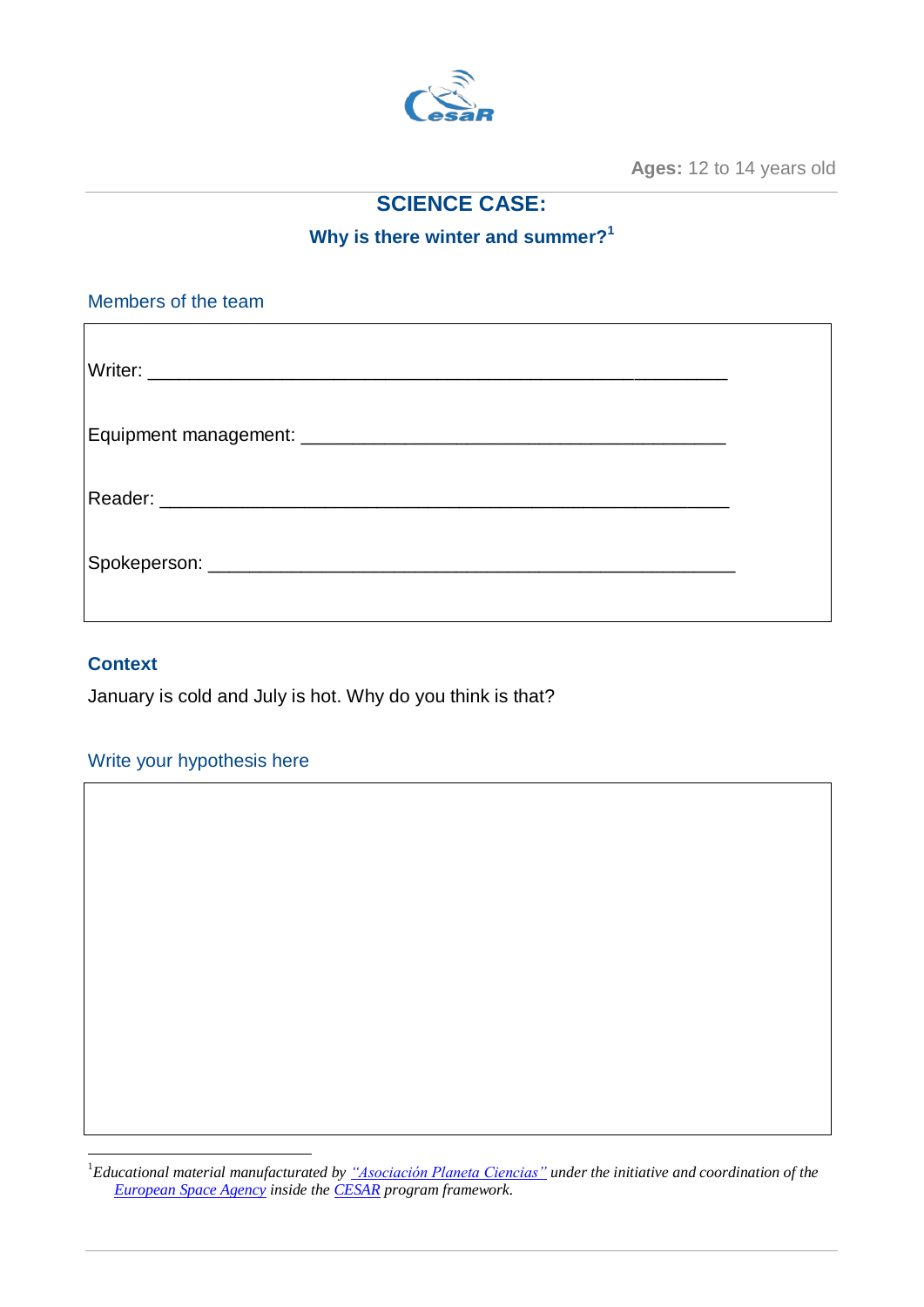

January is cold and July is hot… as long as you live in Europe. But someone from Australia would experience the opposite!: "January is hot and July is cold".

Do you have a second hypothesis to explain this? (You can also draw it, if you wish)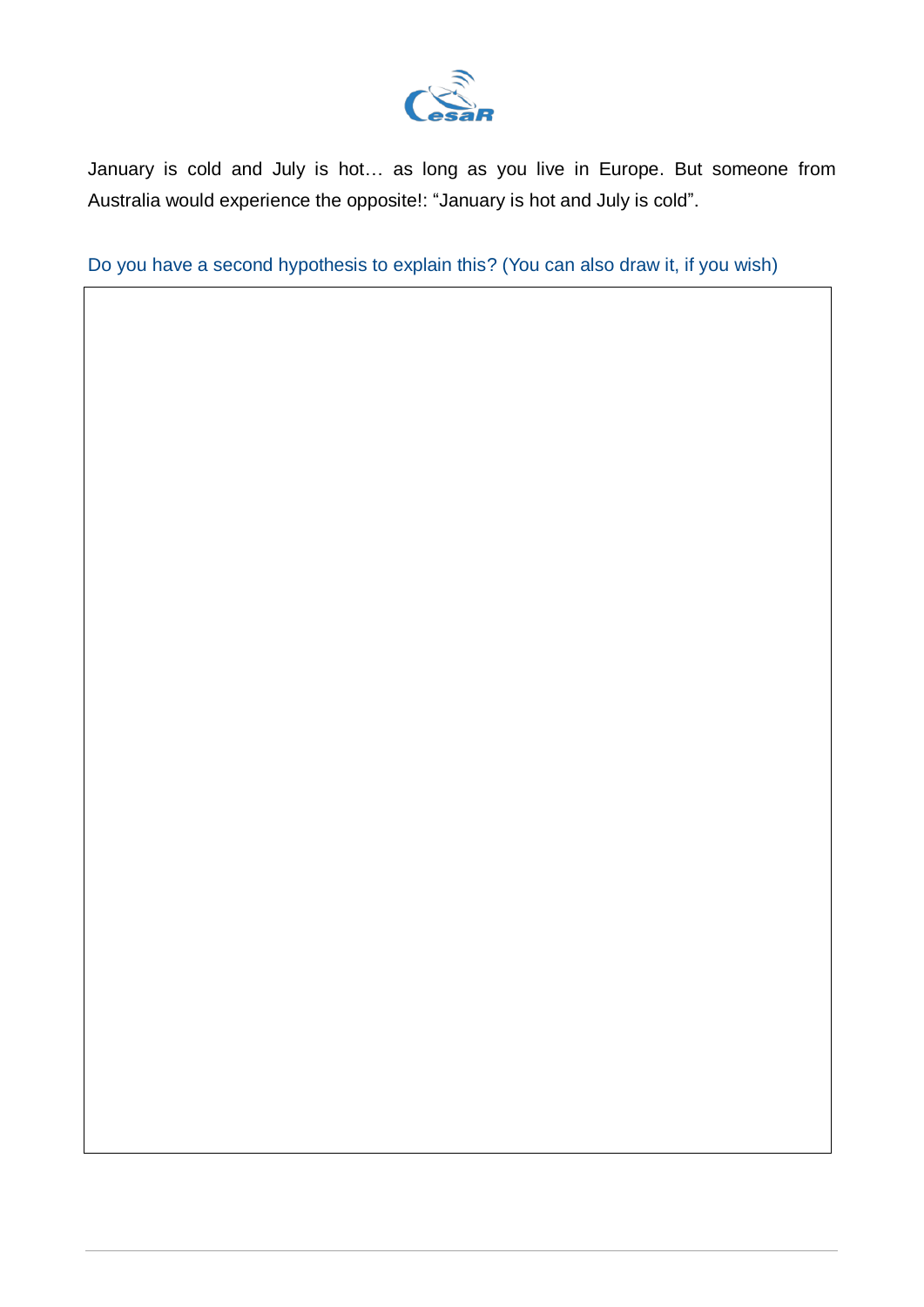

## **Reasoning**

Tycho Brahe carefully observed the paths of the planets at the end of the XVI century. After his death, in 1601, Johannes Kepler used those data to develop a set of laws that rule the way the planets orbit round the Sun. We already know that the Earth rotates and it translates around the Sun but, thanks to Tycho Brahe and Johannes Kepler, we also know that **the Earth is inclined 23º,** approximately. Which is to say, the *axis of the Earth* is not perpendicular to the plane of the solar system, but it has an inclination over it, as can be seen in Figure 1:



*Figure 1: inclination of Earth. Credit: Planeta Ciencias (modified from wikimedia.org)*

Look Figure 1 closely. Which hemisphere is the hottest? Why? *Take into account that during summer the Sun can be seen high over our heads, whereas in winter it cannot be seen so high.*

According to Figure 1, in what month would we be? Why?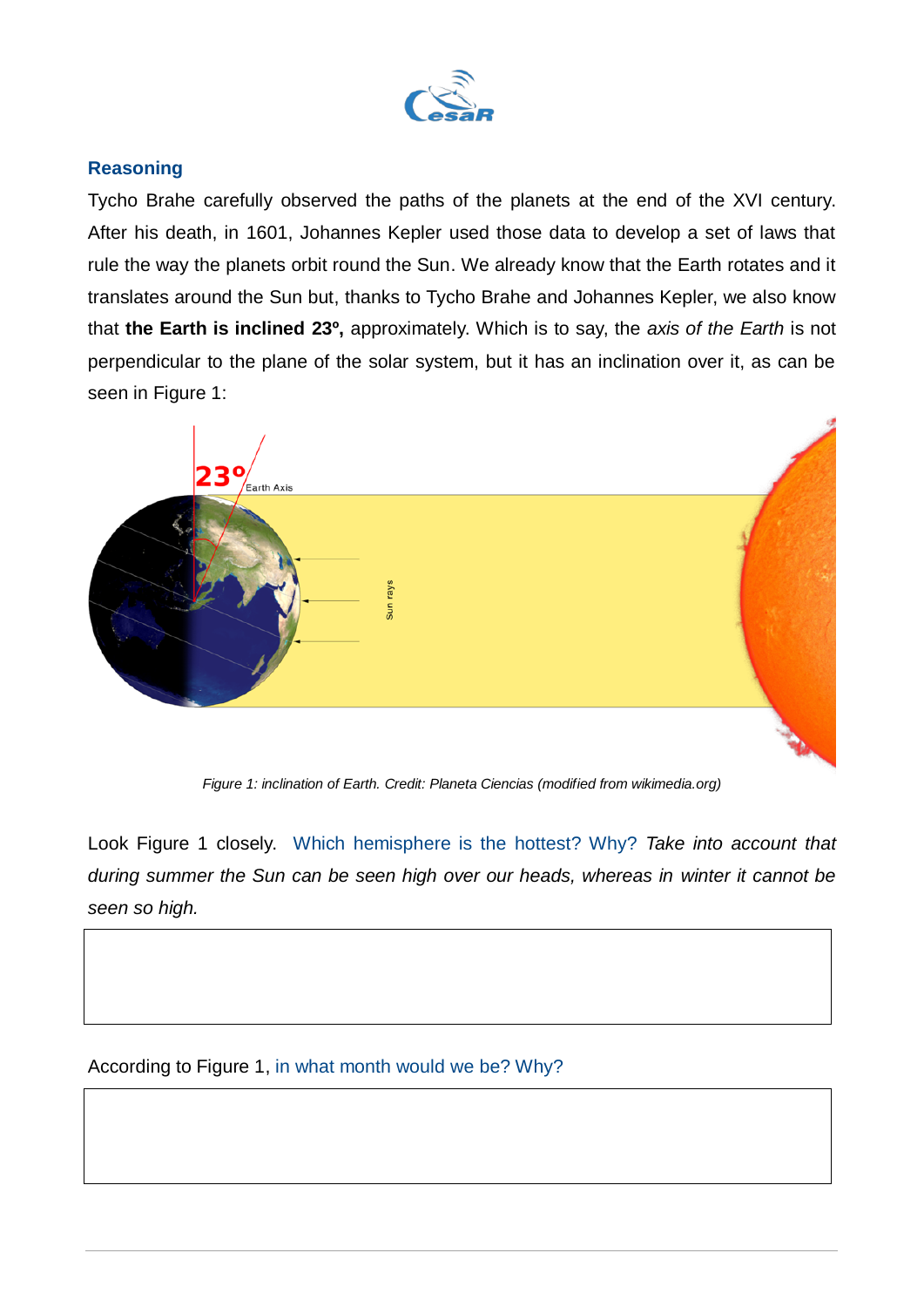

According to Figure 2, in what month would be in the Earth on the right? *Beware: the*

*picture is not at scale, the Sun is further away from the Earth than what is shown here.*

#### In conclusion, why is there winter and summer?

Any remaining doubts? Go watch the following video:

[http://www.esa.int/spaceinvideos/Videos/2017/01/Paxi\\_-\\_Day\\_night\\_and\\_the\\_seasons](https://www.esa.int/spaceinvideos/Videos/2017/01/Paxi_-_Day_night_and_the_seasons/(lang)/es)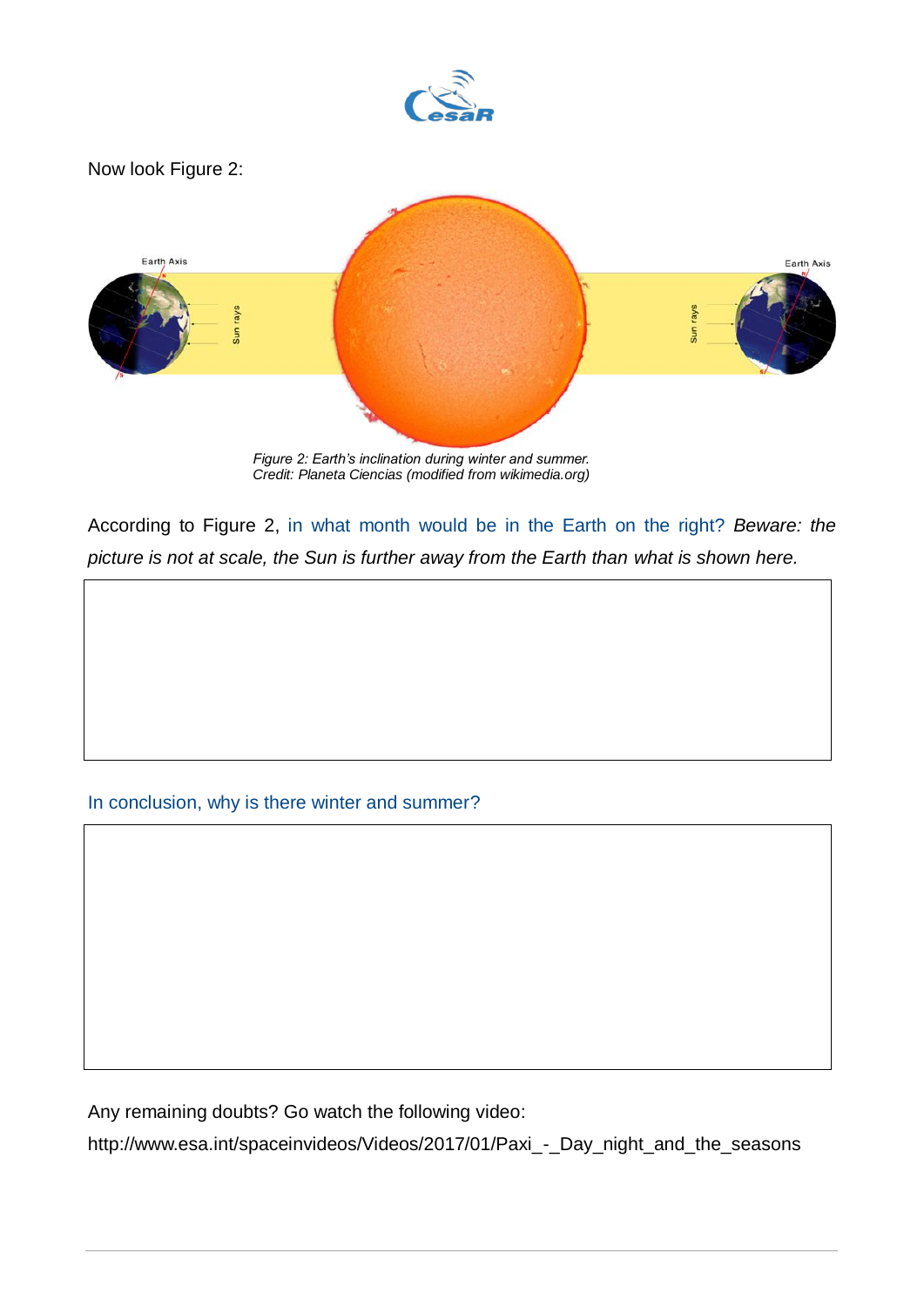

## **Demonstration**

One way to prove our reasoning is to perform a simulation of the system Earth-Sun at a smaller scaler.

#### Material for research

You can use the following:

- Sun model: Lamp with filament bulb.
- Planet Earth model, with 23<sup>°</sup> inclination.
- Digital infrared thermometer<sup>2</sup>.
- Computer.
- Pencil, ruler, eraser, sharpener and worksheets.

### **Procedure**

1. We can visualize the Earth in a circular motion around the Sun (even though the orbit is an ellipse). Once you have stablished the Sun-Earth system, you can picture where the Earth will be in different moments of the year: December, March, June and September.

2. Put the Earth 50 cm away from the light bulb in each season of the year, and fill the following table:

|                        | <b>TEMPERATURES</b> |       |      |           |
|------------------------|---------------------|-------|------|-----------|
|                        | December            | March | June | September |
| Nothern<br>hemisphere  |                     |       |      |           |
| Southern<br>hemisphere |                     |       |      |           |
| Equator                |                     |       |      |           |

# **Conclusions**

<sup>&</sup>lt;u>.</u> 2 *In case this piece of the equipment is not available, it can be substituted by other types of thermometers, or ounces of chocolate, which will melt sooner or later, depending on the inclination respect to the lamp.*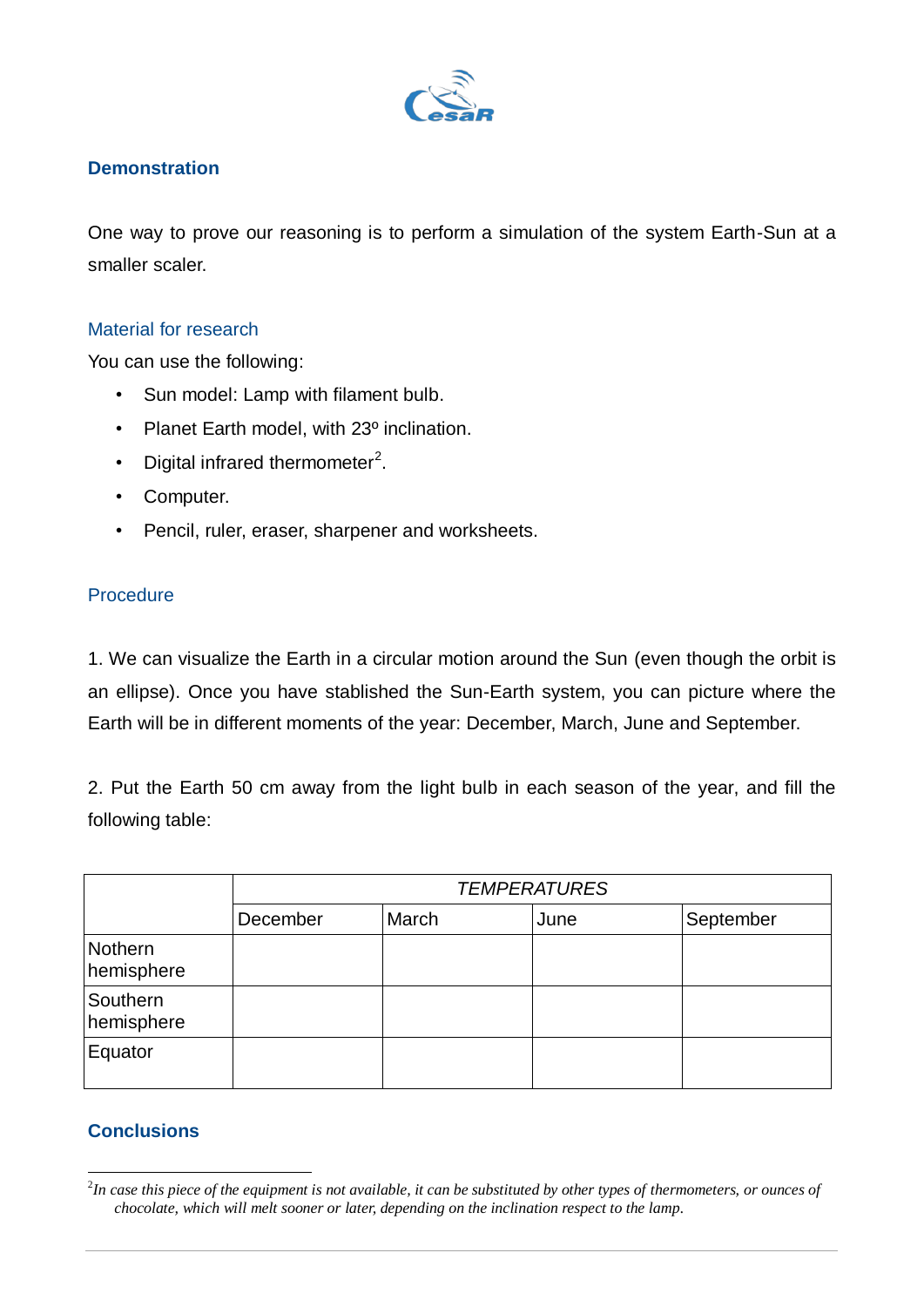

What did you observe? Why does the inclination of the Earth affect the temperature?

Observe the Sun-Earth model closely. There are four very special days during the year: between the 20th and 21st of March (equinox of spring), between the 20th and 21st of June (solstice of summer), between the 22nd and the 23rd of September (equinox de full) and between the 20th and 21st of December (solstice of winter)<sup>3</sup>.

<sup>1</sup> <sup>3</sup>These dates vary slightly each year.